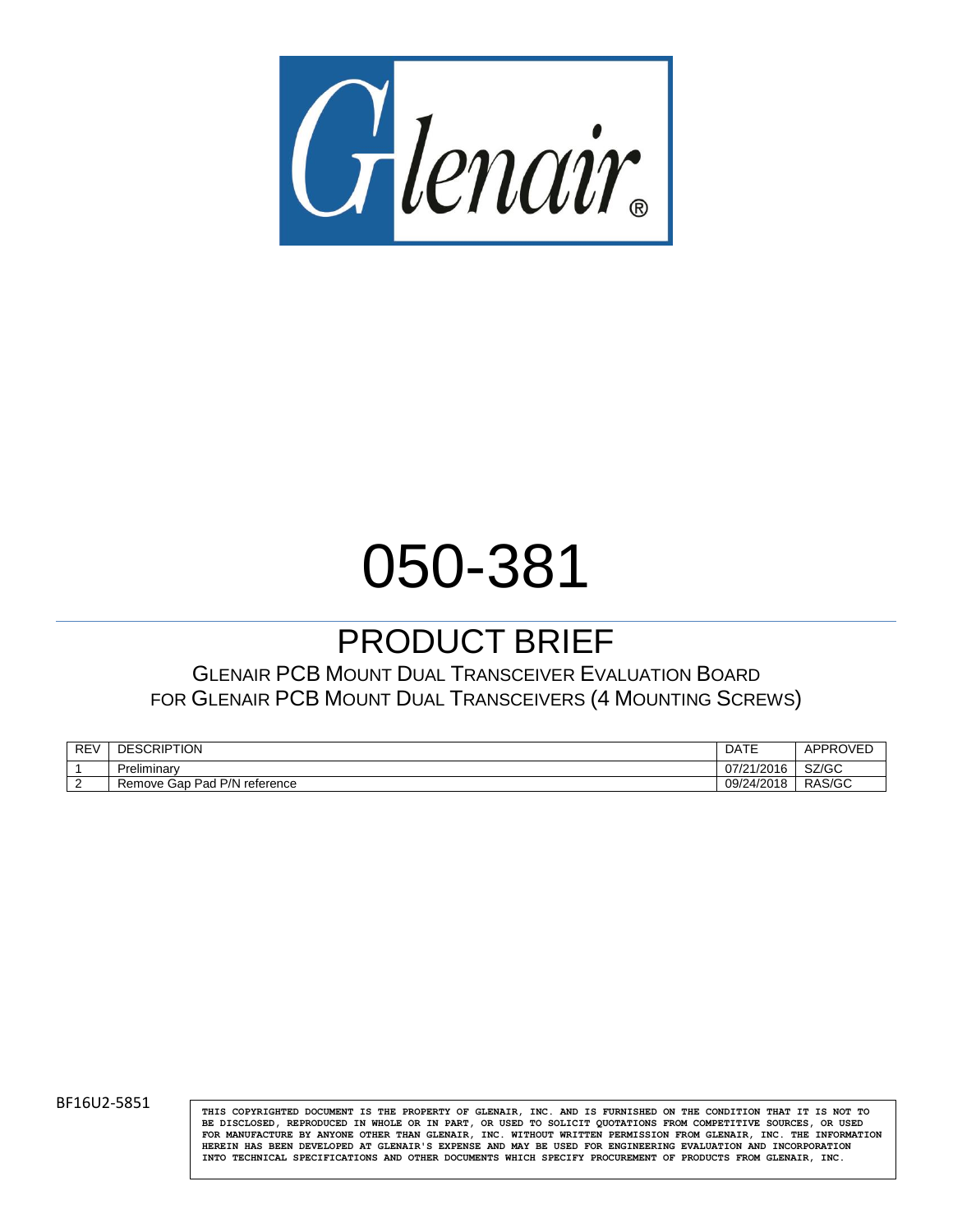### **050-381 PRODUCT BRIEF Evaluation Board For Glenair PCB Mount Dual Transceivers**





The 050-381-EVALBOARD can be used to evaluate 050-373 Board Mount Dual Optical Transceiver (4 mounting screws) operating from 100Mbps to 5Gbps data rate. The transceivers can be used for bidirectional fiber optic link over 4 multimode 50µm/125µm or 62.5µm/125µm type fiber optic cables.

For purposes of this document, 050-373, will henceforth be referred to as Unit under Test (UUT).

The evaluation board is designed as an interface to allow evaluation of the Optical Transmitters and the Optical receivers on the board mount dual transceiver module. Devices are powered through the 3.3V and GND connections.

For each of the transmitters, Fault condition (TXn-Fault) can be monitored via test points and the Transmitter disable (TXn-Disable) can be controlled via Jumpers.

For each of the receivers, loss of signal (LOSn) state can be monitored via test points.

#### **KEY FEATURES/BENEFITS**

- Supports large variety of Dual Optical Transmitters/ Receivers suitable for Harsh Environment (Wide temperature ranges and Extremely High Vibration)
	- o 0.1 Gbps to 10 Gbps

#### **APPLICATIONS**

- As an evaluation tool for Glenair Opto-electronic modules which are suited to Harsh Environment Applications such as: Airborne, Tactical Military, Oil and Gas, Railway and Shipboard
	- o Ethernet, Fibre Channel, 1x, 2x, 4x, 8x, SFPDP, Aurora
	- o Video (DVI, SMPTE, ARINC818, etc)



©2016 Glenair, Inc. **REV: 2** US Cage Code 06324 Printed in USA **GLENAIR, INC.** ∙ 1211 AIR WAY ∙ GLENDALE, CA 91201-2497∙ TEL: 818-247-6000∙ FAX: 818-500-9912 [www.glenair.com](http://www.glenair.com/) PAGE 2 of 3 E-mail: [sales@glenair.com](mailto:sales@glenair.com)